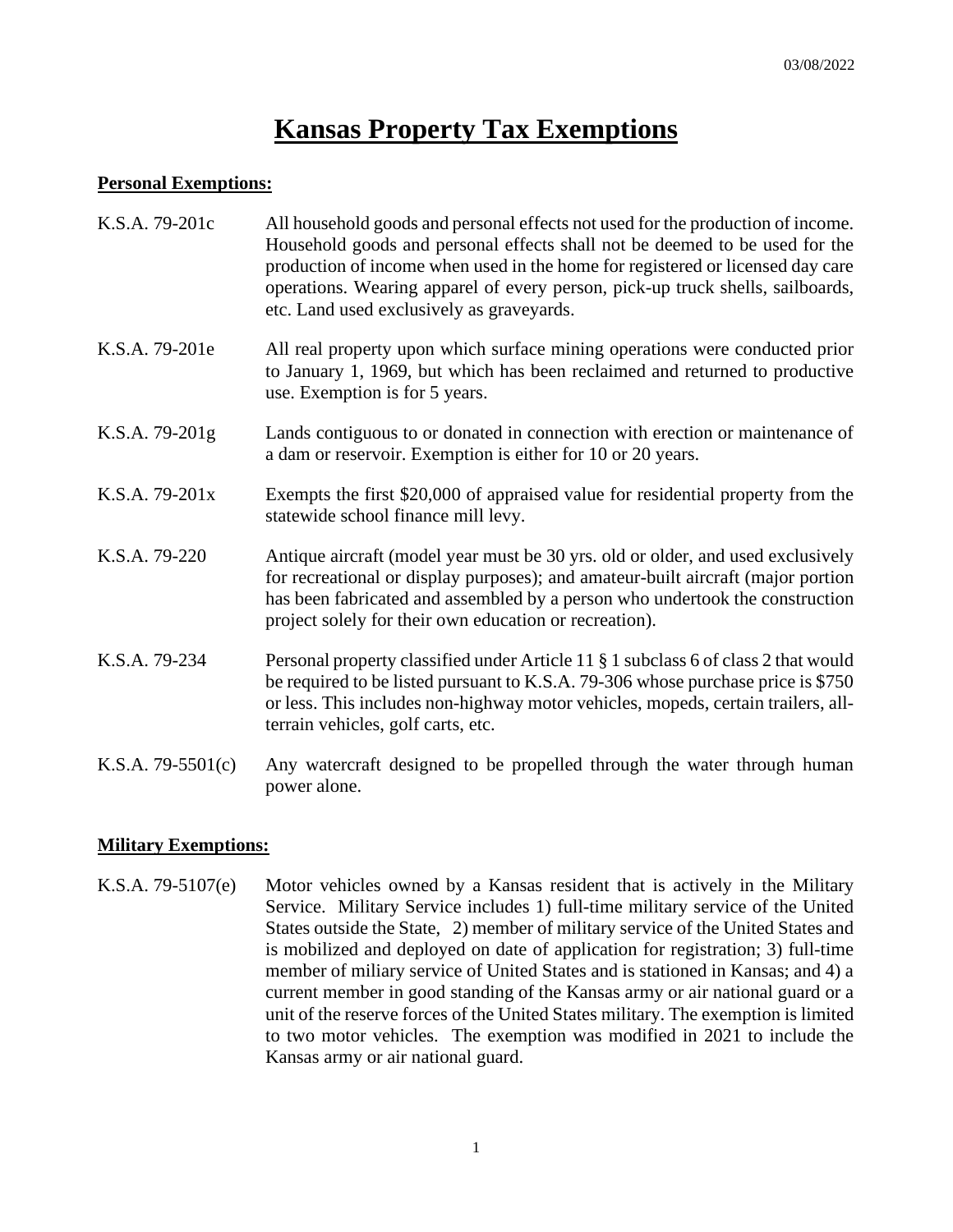- K.S.A. 79-5121(e) Recreational vehicle owned by a Kansas resident that is in full-time regular military service of United States and: 1) the vehicle is maintained outside of this State; and 2) the Kansas resident is absent from the State solely by reason of military orders.
- 50 U.S.C. § 571 Pursuant to the Servicemembers Civil Relief Act, personal property that is owned by non-resident in Military Service who is absent from such person's domicile due to military orders. The exemption does not apply to property used in trade or business.

## **Farm Exemptions:**

- K.S.A. 79-201j (a) Farm machinery and equipment, including (1) machinery and equipment comprising a natural gas distribution system which is owned and operated by a non-profit public utility described by K.S.A. 66-104c and which is operated predominantly for the purpose of providing fuel for the irrigation of land devoted to agricultural use; (2) any bed, body or box that is attached to a motor vehicle and is actually and regularly used in any farming or ranching operation, except for a bed, body or box that is attached to the motor vehicle by the motor vehicle manufacturer; and (3) any greenhouse which is not permanently affixed to real estate and which is used for a farming or ranching operation.
- K.S.A. 79-201<sub>1</sub> (b) (1) All aquaculture machinery and equipment; (2) all Christmas tree machinery and equipment.
- Art. 11, § 1 Livestock; farm machinery and equipment
- K.S.A. 79-201d Hay, silage, farm storage & drying equipment and hay and cellulose storage structures.
- K.S.A. 79-201n Grain

#### **Business Exemptions:**

Kansas Const.

| Article 11, § 13<br>Kansas Const. | Property of a new or expanding business that creates new employment and is<br>used for manufacturing, storing goods traded in interstate commerce, or<br>research and development (exempt up to 10 years); Poultry, rabbit and swine<br>confinement facilities precluded from exemption (K.S.A. 79-250). |
|-----------------------------------|----------------------------------------------------------------------------------------------------------------------------------------------------------------------------------------------------------------------------------------------------------------------------------------------------------|
| K.S.A. 79-201a<br>Second          | Industrial Revenue Bond funded property (exempt up to 10 years); property<br>located in a redevelopment project area; and rabbit or swine confinement are<br>precluded (also see K.S.A. 12-1749b).                                                                                                       |
| K.S.A. 79-201a                    | Industrial Revenue Bond funded property (exempt up to 10 years); property                                                                                                                                                                                                                                |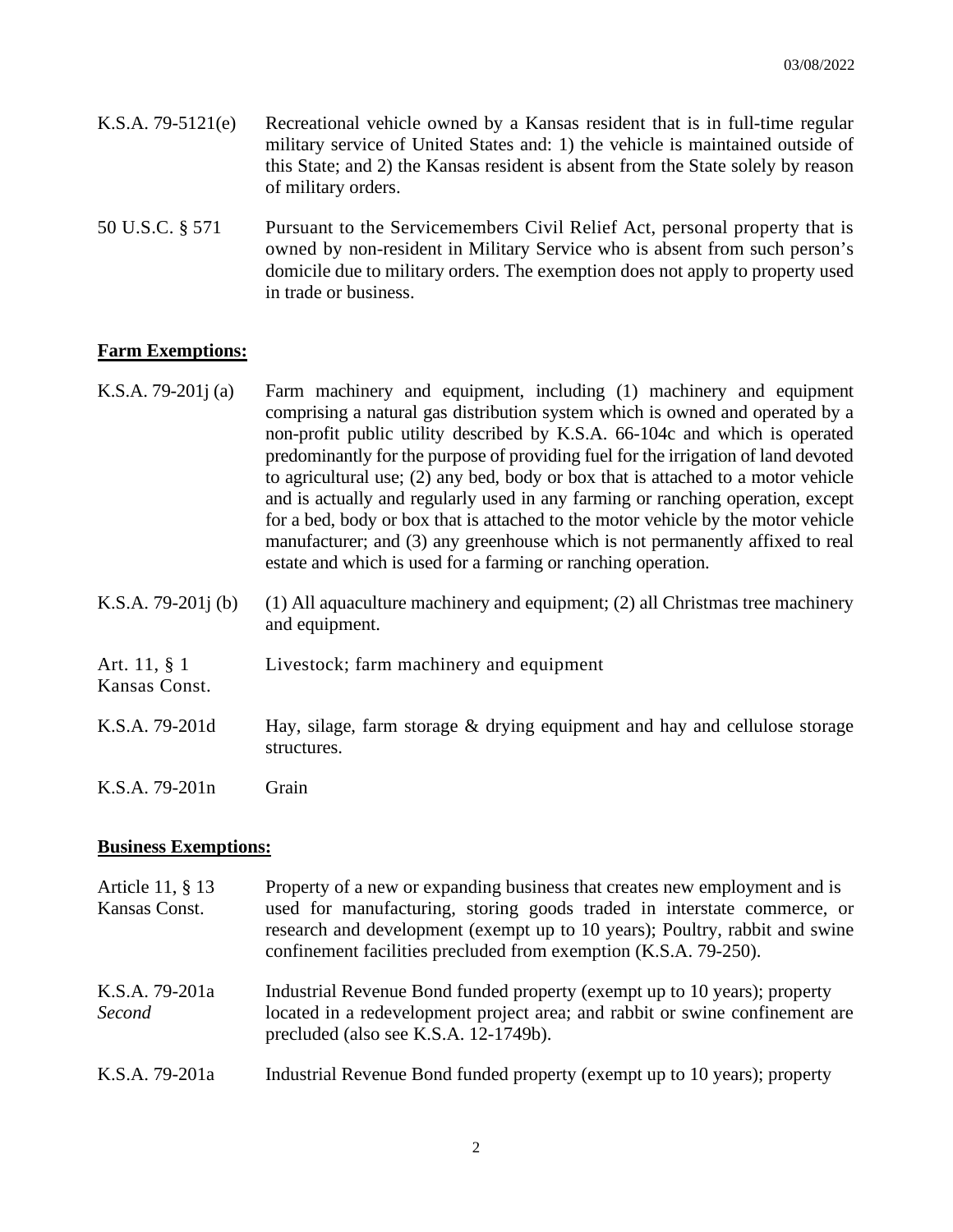| Twenty-Fourth             | located in a redevelopment project area; property associated with rabbit or<br>swine confinement (K.S.A. 12-1749b) are precluded from the exception class.                                                                                                                                                                                                                                                                                                       |
|---------------------------|------------------------------------------------------------------------------------------------------------------------------------------------------------------------------------------------------------------------------------------------------------------------------------------------------------------------------------------------------------------------------------------------------------------------------------------------------------------|
| K.S.A. 79-201<br>Eleventh | Renewable energy resource or technology property (wind, solar,<br>photovoltaic, biomass, hydropower, geothermal and landfill gas resources or<br>technologies). [2015 House Sub. for Senate Bill 91, § 4 amends this statute to<br>provide a 10 year exemption for new properties after December 31, 2016. See<br>amendment for details.]                                                                                                                        |
| K.S.A. 79-201<br>Twelfth  | Personal property actually and regularly used predominantly to collect, refine<br>or treat landfill gas or to transport landfill gas from a landfill to a transmission<br>pipeline and the landfill gas produced.                                                                                                                                                                                                                                                |
| K.S.A. 79-201f            | Personal property moving in interstate commerce or stored in warehouses or<br>storage areas prior to shipment out of state.                                                                                                                                                                                                                                                                                                                                      |
| K.S.A. 79-201k            | Business aircraft used predominantly to earn income for the owner in the<br>conduct of the owner's business or industry. If the owner's business is leasing<br>of aircraft, the lessee's use of the aircraft shall not be considered in determining<br>the exemption. Predominantly means at least 80% of the total use of the aircraft<br>or utilization of the aircraft such that all of the aircraft costs are deductible for<br>federal income tax purposes. |
| K.S.A. 79-201m            | Merchant's and Manufacturer's Inventory                                                                                                                                                                                                                                                                                                                                                                                                                          |
| K.S.A. 79-2010            | <b>Construction hand tools</b>                                                                                                                                                                                                                                                                                                                                                                                                                                   |
| K.S.A. 79-219             | Mechanic's hand tools                                                                                                                                                                                                                                                                                                                                                                                                                                            |
| K.S.A. 79-201p            | Motor vehicles held as inventory for sale by motor vehicle dealers.                                                                                                                                                                                                                                                                                                                                                                                              |
| K.S.A. 79-201t            | Certain low-producing oil leases, exemption broadened in 1998 to include<br>average daily production of 3 barrels and 5 barrels (completion depth of 2,000<br>feet or more).                                                                                                                                                                                                                                                                                     |
| K.S.A. 79-201w            | Any item of machinery, equipment, material and supplies which had a retail<br>cost when new of \$1,500 or less used exclusively for business or by an entity<br>exempt from state income tax pursuant to K.S.A. 7932,113.                                                                                                                                                                                                                                        |
| K.S.A. 79-215             | Personal property held for sale or display at, and in connection with, a fair,<br>exposition, trade show, auction, bazaar, flea market or convention.                                                                                                                                                                                                                                                                                                            |
| K.S.A. 79-221             | Certain leased property integrally associated with property exempt under<br>Article 11, Chapter 13 of the Kansas Constitution.                                                                                                                                                                                                                                                                                                                                   |
| K.S.A. 79-223             | Commercial and industrial machinery and equipment purchased or leased after<br>June 30, 2006.                                                                                                                                                                                                                                                                                                                                                                    |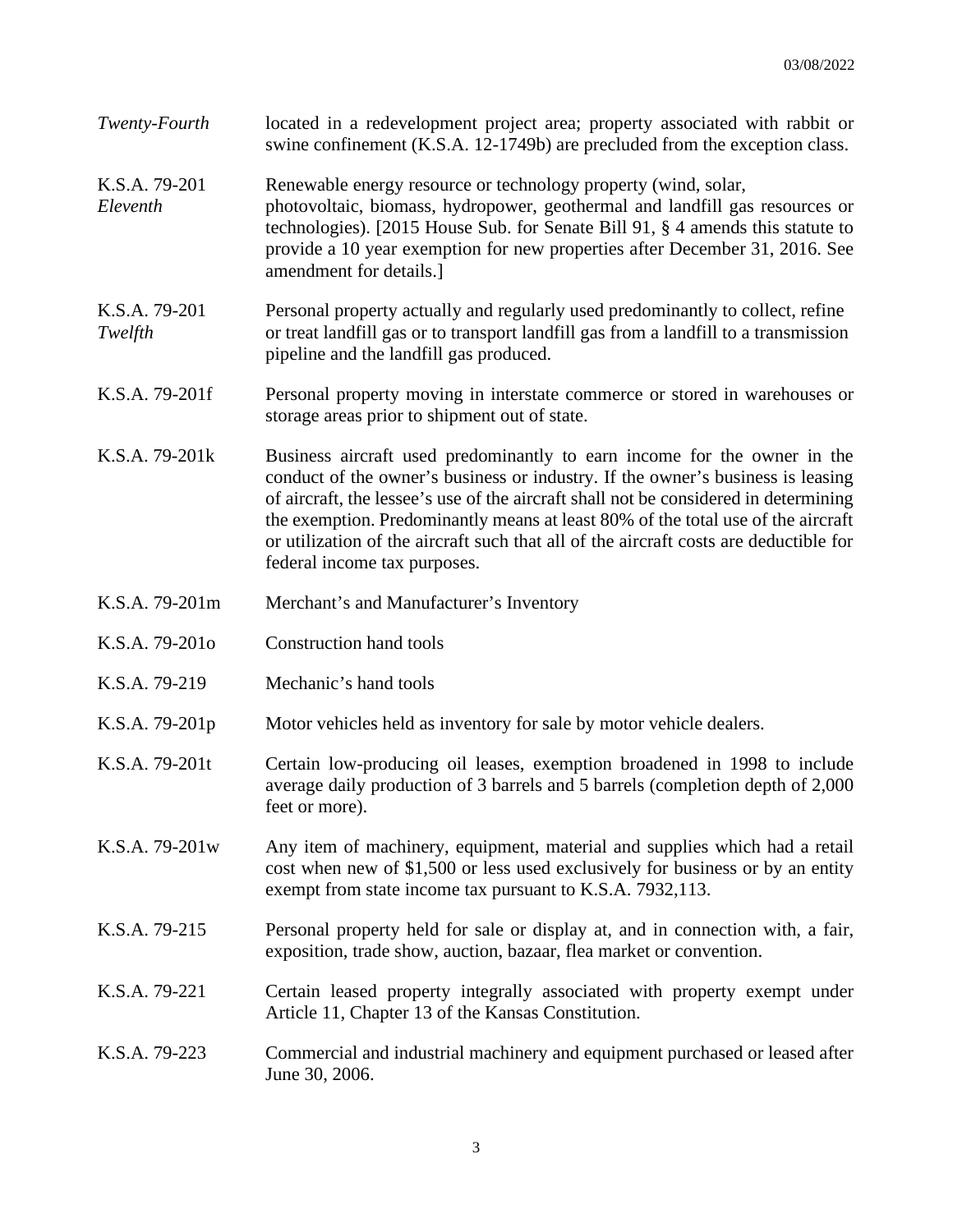- K.S.A. 79-224 Telecommunications and railroad machinery and equipment purchased or leased after June 30, 2006.
- K.S.A. 79-225 Any new or expanded integrated coal gasification power plant property, as defined by K.S.A. 2006 Supp. 79-32,238, and all property purchased for or constructed or installed at an integrated coal gasification power plant to comply with air emission standards. Plant must be located in Kansas, converts coal into synthesis gas that can be used as a fuel to generate energy and uses the synthesis gas as a fuel to generate electric energy. Expansion must increase capacity by at least 10%. Exemption is from and after purchase or commencement of construction or installation of such property and for the 12 taxable years immediately following the taxable year in which construction or installation is completed.
- K.S.A. 79-226 Any new, expanded or restored crude oil refinery as that term is defined by K.S.A. 2014 Supp. 79-32,217. Expansion must increase capacity by at least 10%. Exemption is from and after purchase or commencement of construction or installation of such property and for the 10 taxable years immediately following the taxable year in which construction or installation is completed.
- K.S.A. 79-227 Any new crude oil or natural gas liquid qualifying pipeline, as that term is defined by K.S.A. 2016 Supp. 79-32,223. Pipeline must be located in this state, is used primarily to transport crude oil or natural gas liquids, has a length of more than 190 miles in Kansas and refineries or natural gas liquid processing facilities have access to the pipeline. Exemption is from and after purchase or commencement of construction or installation of such property and for the 10 taxable years immediately following the taxable year in which construction or installation is completed.
- K.S.A. 79-228 Any new or expanded integrated coal or coke gasification nitrogen fertilizer plant, as that term is defined by K.S.A. 2016 Supp. 7932,228. Plant must be located in Kansas, converts coal or petroleum coke into synthesis gas and uses the synthesis gas to produce nitrogen fertilizer. Exemption is from and after purchase or commencement of construction or installation of such property and for the 10 taxable years immediately following the taxable year in which construction or installation is completed.
- K.S.A. 79-229 New or expanded biomass-to-energy plant defined to be an industrial process plant located in Kansas where biomass is processed to produce annually any of the following and co-products: Not less than 500,000 gallons of cellulosic alcohol; liquid or gaseous fuel or energy in a quantity having BTU value equal to or greater than 500,000 gallons of cellulosic alcohol; or oil produced for direct conversion into fuel in a quantity having BTU value equal to or greater than 500,000 gallons of cellulosic alcohol. The exemption is for any real or tangible personal property purchased, constructed or installed for incorporation in and used as part of a new or expansion of a biomass-to-energy plant, construction of which begins after December 31, 2005. For an expansion to qualify, the capacity of the plant must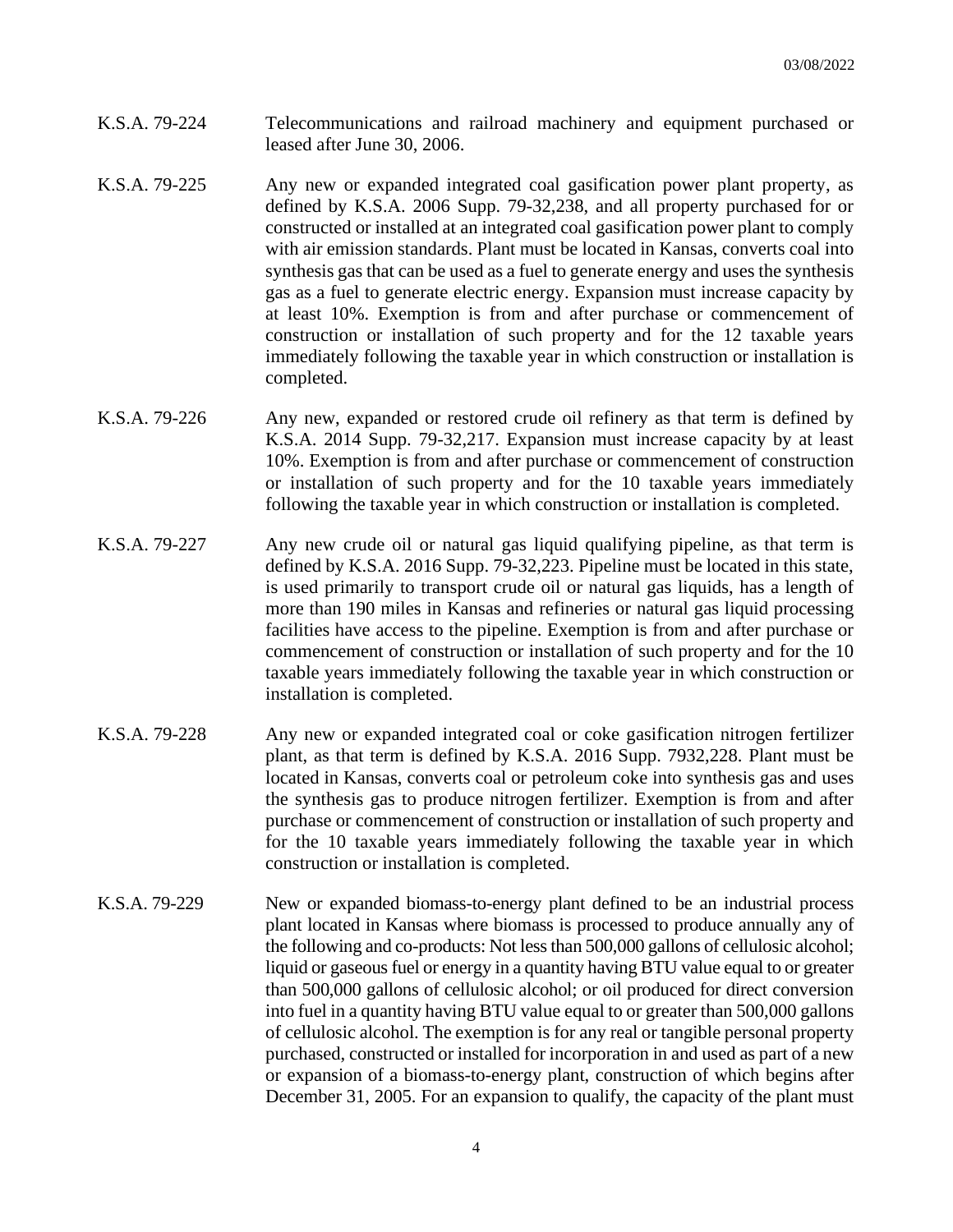be increased by at least 10%. The exemption is from and after purchase or commencement of construction or installation of such property; and for the 10 taxable years immediately following the taxable year in which construction or installation is completed. Biomass is defined to be any organic matter available on a renewable or recurring basis, including solid and liquid organic waste, but excluding: (1) petroleum oil, natural gas, coal in lignite, and any products thereof; and (2) corn or grain sorghum suitable for human consumption.

- K.S.A. 79-230 New nuclear generation facility real or tangible personal property purchased, constructed or installed as part of a nuclear generation facility producing electricity or electric power. Construction must begin after December 31, 2006, and be within three miles of a nuclear generation facility in existence on January 1, 2007. The exemption is from and after purchase or commencement of construction or installation and continuing for 10 taxable years immediately following the taxable year in which construction or installation is completed. There is a payment in lieu of tax in an amount equal to the amount which would have been levied upon the real property.
- K.S.A. 79-231 Waste heat utilization system real or personal property purchased, constructed or installed after December 31, 2006, for the recovery of waste heat generated in the process of generating electricity at an electric generation facility located in Kansas and the use of such heat is to generate additional electricity or to produce fuels from renewable energy resources or technologies as defined in K.S.A. 79201 Eleventh. The exemption is from and after purchase or commencement of construction or installation; and continuing for 10 taxable years immediately following the taxable year in which construction or installation is completed.
- K.S.A. 79-232 Storage and blending equipment for petroleum-based fuel and biodiesel, ethanol or other biofuel that is installed at a fuel terminal, refinery or biofuel production plant after December 31, 2006. The exemption is from and after installation and continuing for 10 taxable years immediately following the taxable year in which installation is completed. Such equipment does not include equipment used only for denaturing ethyl alcohol.
- K.S.A. 79-233 Carbon dioxide capture, sequestration or utilization property and any electric generation unit which captures and sequesters all carbon dioxide and other emissions. Exemption is from the date of purchase or commencement of construction or installation and for the 5 taxable years immediately following the taxable year in which construction or installation is completed and applies to all taxable years commencing after December 31, 2007. Carbon dioxide capture, sequestration or utilization property means any machinery and equipment used to capture carbon dioxide from industrial and other anthropogenic sources or to convert such carbon dioxide into one or more products; any carbon dioxide injection well; and any machinery and equipment used to recover carbon dioxide from sequestration. Carbon dioxide injection well means any hole or penetration of the surface of the earth used to inject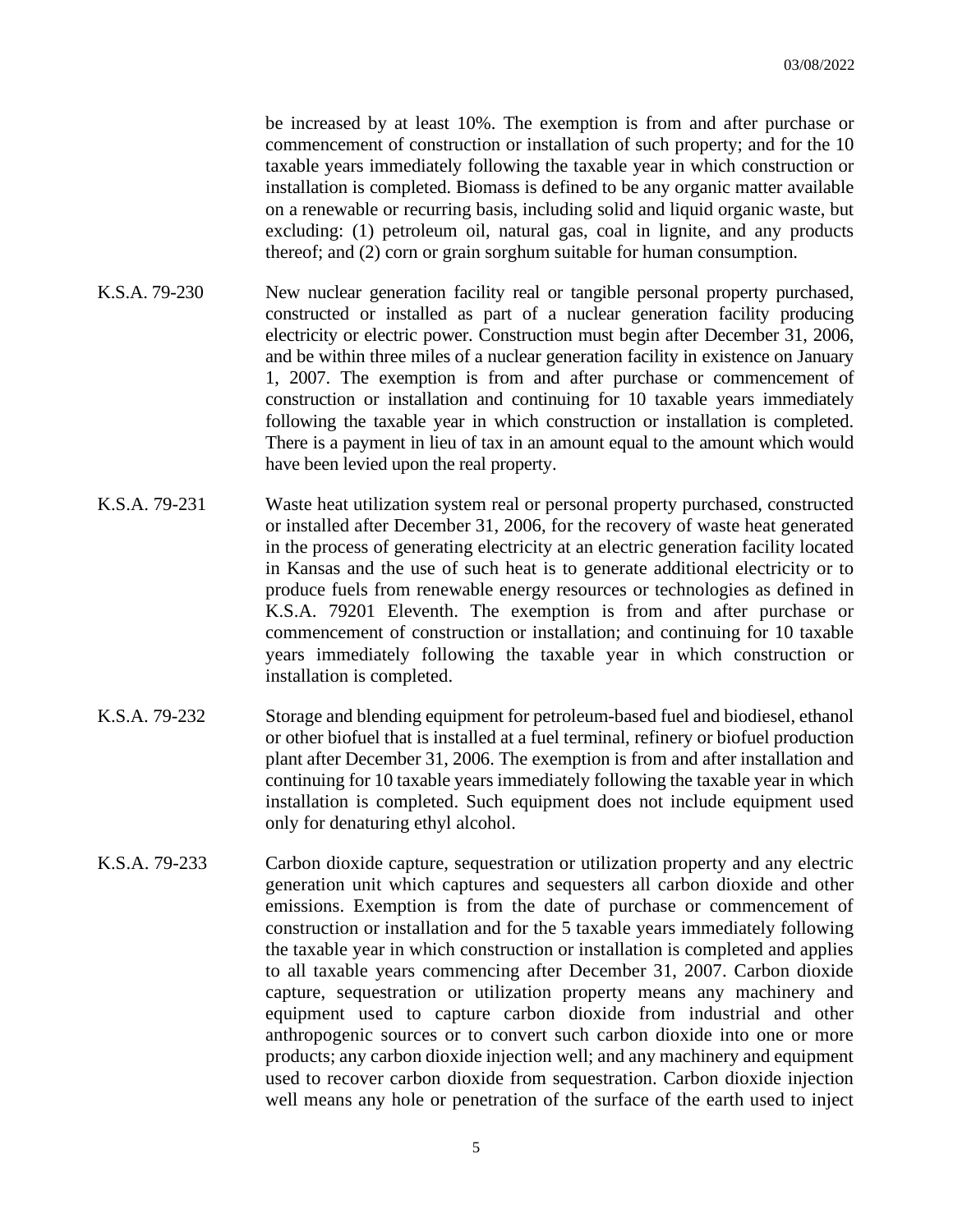carbon dioxide for underground storage or for enhanced recovery of hydrocarbons; any associated machinery and equipment used for such injection of carbon dioxide; but does not include underground storage.

- K.S.A. 79-257 Electric generation facilities and pollution control devices of independent power producers. If base load plant, exemption is from commencement of construction and for 12 taxable years after construction is completed. If is peak load plant, exemption is from commencement of construction and for six taxable years after construction is completed.
- K.S.A. 79-258 Electric generation facilities and pollution control devices of electric generation public utilities. If base load plant, exemption is from commencement of construction and for 10 taxable years after construction is completed. If is peak load plant, exemption is from commencement of construction and for four taxable years after construction is completed.
- K.S.A. 79-259 Ten year exemption for electric transmission lines and appurtenances to such lines.
- K.S.A. 79-260 New automobile manufacturing property purchased or constructed after December 31, 2011 for a cost of not less than \$10M. Exemption from and after the later of purchase or commencement of construction and continue only for 10 calendar years following the calendar year in which construction is completed; payment in lieu provision.

#### **County Appraiser Authorized Exemptions:** *(BOTA application process not required)*

- K.S.A. 79-213(l) Provides that county appraisers may remove from the tax rolls the following:
- K.S.A. 79-213(l)(1) K.S.A. 79-201j Farm machinery and equipment
- K.S.A. 79-213(1)(2) K.S.A. 79-215 Personal property held for sale or display at fairs, trade shows, expositions, auctions, bazaars, flea markets or conventions
- K.S.A. 79-213(l)(3) K.S.A. 79-201c Wearing apparel, household goods and personal effects
- K.S.A. 79-213(l)(4) Art. 11 § 1 Kan. Constitution Livestock
- K.S.A. 79-213(1)(5) K.S.A. 79-201d Hay and silage, farm storage and drying equipment and hay and cellulose storage structures
- K.S.A. 79-213(l)(6) K.S.A. 79-201m Merchants' and manufacturers' inventory

#### K.S.A. 79-213(l)(7) K.S.A. 79-201n Grain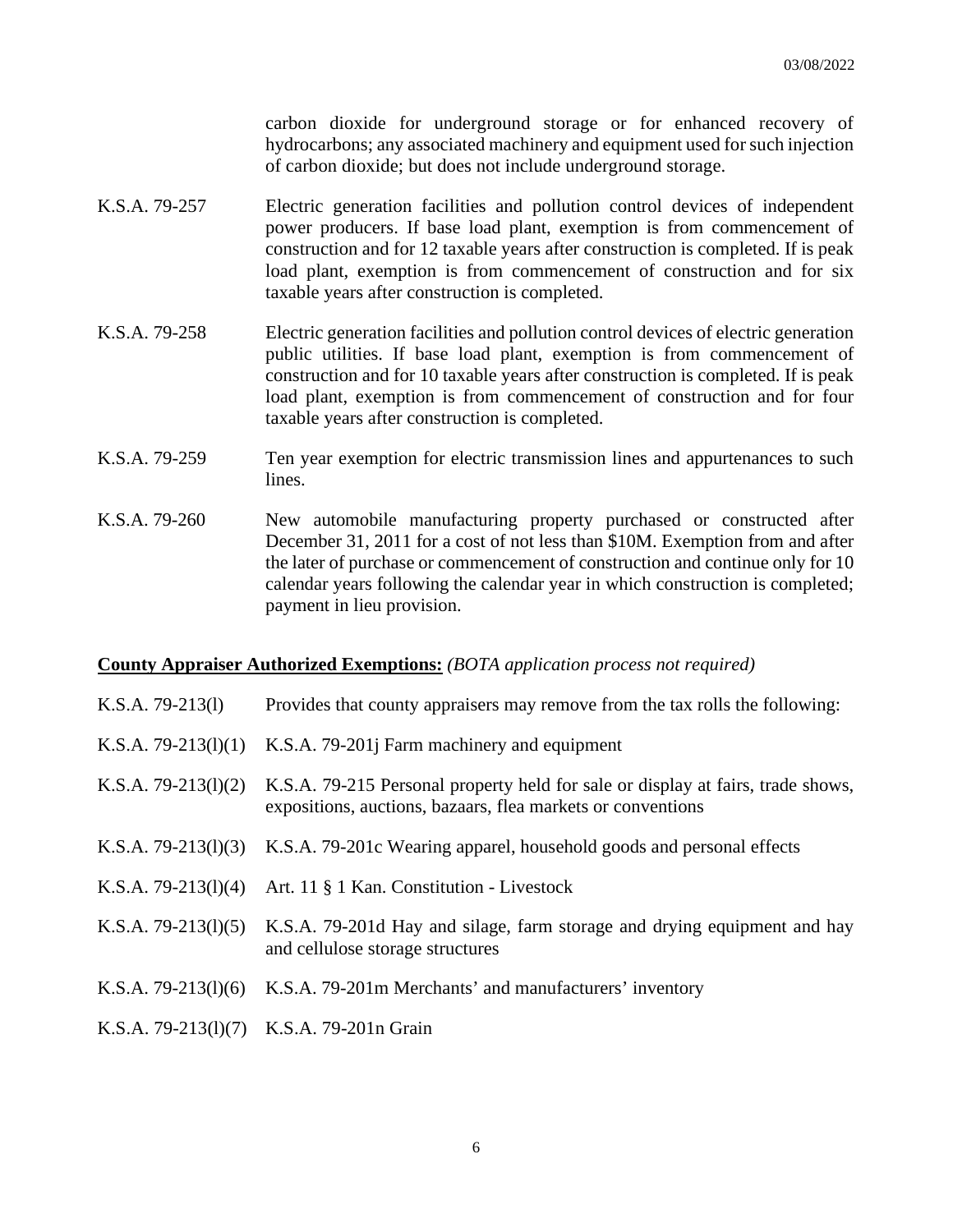- K.S.A. 79-213(l)(8) K.S.A. 79-201a *Seventeenth* Property acquired by the Secretary of Transportation and used in the administration, construction, maintenance or operation of the state highway system
- K.S.A. 79-213(l)(9) K.S.A. 79-201a *Ninth* Property acquired by the Kansas Turnpike Authority used for Kansas Turnpike purposes
- K.S.A. 79-213(1)(10) K.S.A. 79-201 jAquaculture machinery and equipment
- K.S.A. 79-213(1)(11) K.S.A.79-201 Christmas tree machinery and equipment
- K.S.A. 79-213(l)(12) K.S.A. 79-201a *Second* Property used exclusively by the state or municipality or any political subdivision for right-of-way purposes
- K.S.A. 79-213(l)(13) K.S.A. 79-201w Machinery, equipment, materials and supplies with a retail cost when new of \$1,500 or less used exclusively for business or by an entity exempt from state income tax pursuant to K.S.A. 79-32,113
- K.S.A. 79-213(l)(14) K.S.A. 79-201a *Second* Motor vehicles owned and used exclusively by the state, municipality or political or taxing subdivision for governmental purposes
- K.S.A. 79-213(1)(15) K.S.A. 79-201x The exemption for up to \$20,000 of the value of residential property from the statewide school mill levy
- K.S.A. 79-213(l)(16) K.S.A. 79-201 *Ninth* Vehicles owned by a 501(c)(3) organization that is exempt from property tax under K.S.A. 79-201 *Ninth* and uses the vehicles to transport the elderly and handicapped
- K.S.A. 79-213(l)(17) K.S.A. 79-5107(e) Not more than two motor vehicles owned and maintained outside of the state by Kansas resident military personnel stationed outside the State of Kansas at time of registration. In addition, not more than two motor vehicles, regardless where maintained, which are owned by a Kansas resident who is a member of the military service and who is mobilized or deployed on the date of such individual's application for registration
- K.S.A. 79-213(l)(18) K.S.A. 79-223 Commercial and industrial machinery and equipment purchased or leased after June 30, 2006
- K.S.A. 79-213(l)(19) K.S.A. 79-224 Telecommunications and railroad machinery and equipment purchased or leased after June 30, 2006
- K.S.A. 79-213(l)(20) K.S.A. 79-234 Personal property classified under Article 11 § 1 subclass 6 of class 2 that would be required to be listed pursuant to K.S.A. 79-306 whose purchase price is \$750 or less
- K.S.A. 79-213(l)(21) K.S.A. 79-5121(e) Recreational vehicles owned by full-time military service members absent from this state by reason of military orders;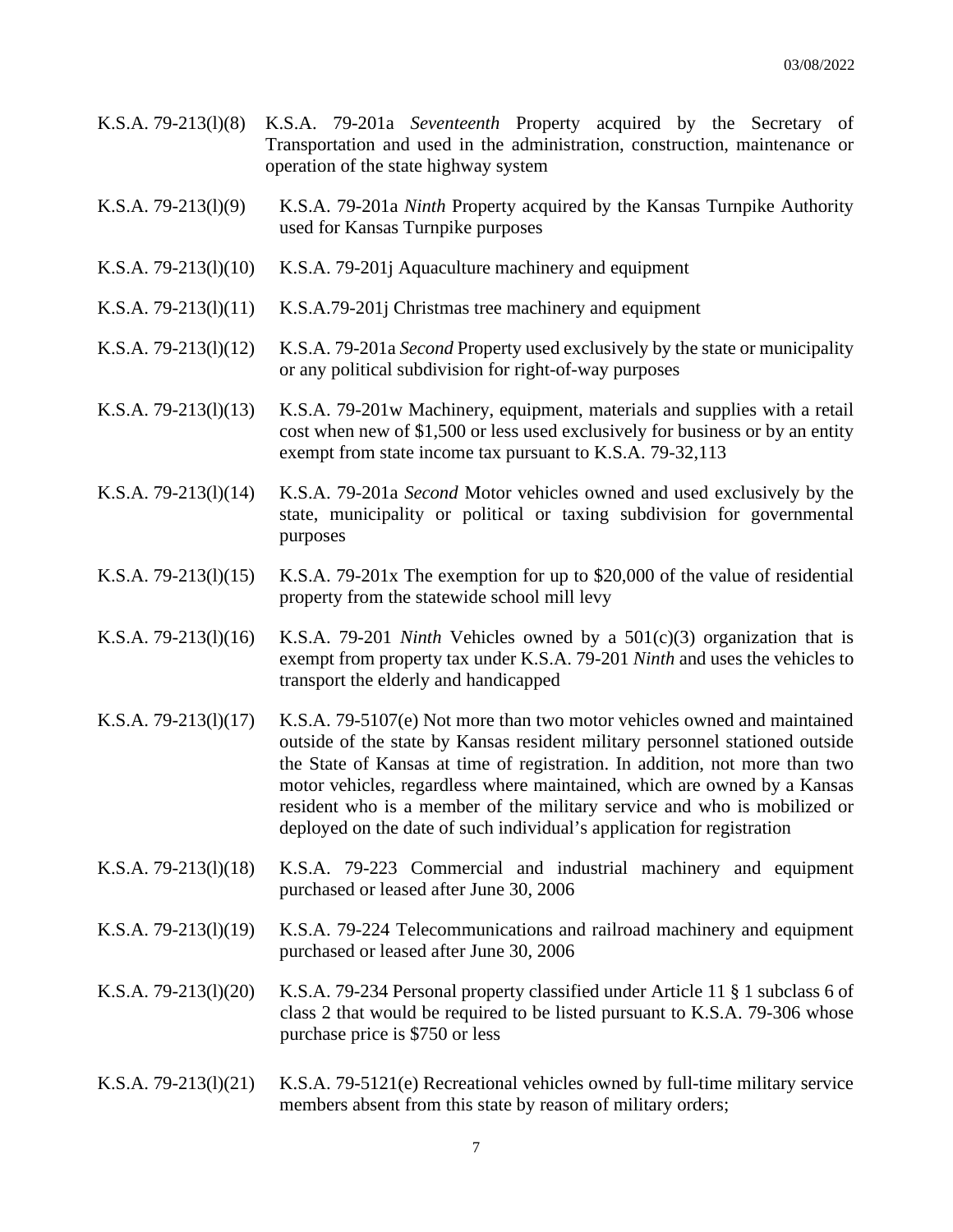| K.S.A. 79-213(1)(22) K.S.A. 12-5909 or K.S.A. 19-26,111 Property acquired by city or county land<br>banks: |
|------------------------------------------------------------------------------------------------------------|
| K.S.A. 79-213(1)(23) K.S.A. 79-201a First Property belonging exclusively to the United States,             |

except property Congress has declared to be subject to taxation

# **Government Exemptions:**

| K.S.A. 79-201a<br>First             | Property owned by the United States government.                                                                                                                                                                                                                                    |
|-------------------------------------|------------------------------------------------------------------------------------------------------------------------------------------------------------------------------------------------------------------------------------------------------------------------------------|
| K.S.A. 79-201a<br>Second            | Property used exclusively for state, municipal or political subdivision<br>purposes, including leased vehicles if leased for a period of at least one year<br>and property leased for medical services and certain property funded by<br>industrial revenue bonds, up to 10 years. |
| K.S.A. 79-201a<br><b>Third</b>      | Works, machinery and fixtures used by a rural or township water<br>district.                                                                                                                                                                                                       |
| K.S.A. 79-201a<br>Fourth            | Fire engines and implements                                                                                                                                                                                                                                                        |
| K.S.A. 79-201a<br>Fifth             | Property owned by county fair associations                                                                                                                                                                                                                                         |
| K.S.A. 79-201a<br>Sixth             | Property acquired and held by municipality under municipal housing law                                                                                                                                                                                                             |
| K.S.A. 79-201a<br>Seventh           | Property acquired or held by a municipality for urban renewal law                                                                                                                                                                                                                  |
| K.S.A. 79-201a<br>Eighth            | Property acquired and held by Kansas armory board for armory<br>purposes                                                                                                                                                                                                           |
| K.S.A. 79-201a<br>Ninth             | Property acquired by Kansas Turnpike Authority                                                                                                                                                                                                                                     |
| K.S.A. 79-201a<br>Tenth             | Property acquired and used for state park purposes by Wildlife &<br>Parks                                                                                                                                                                                                          |
| K.S.A. 79-201a<br>Eleventh          | State office building                                                                                                                                                                                                                                                              |
| K.S.A. 79-201a<br>Twelfth           | Student union buildings and student dormitories                                                                                                                                                                                                                                    |
| K.S.A. 79-201a<br><b>Thirteenth</b> | Revenue bonds for buildings and facilities at educational<br>institutions                                                                                                                                                                                                          |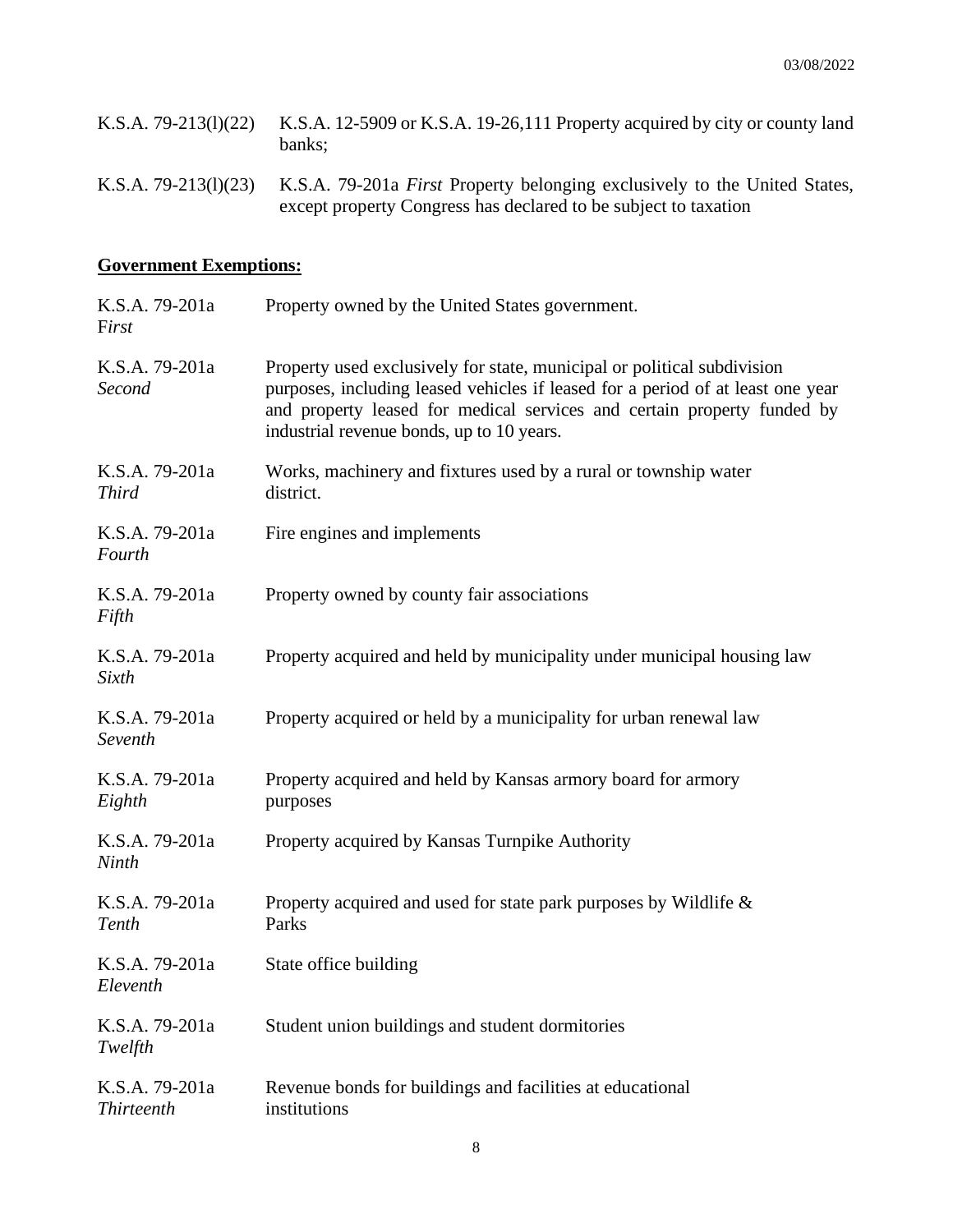| K.S.A. 79-201a<br>Fourteenth    | Kansas City, MO Waterworks                                                                                                                                                                                                                                                                                      |
|---------------------------------|-----------------------------------------------------------------------------------------------------------------------------------------------------------------------------------------------------------------------------------------------------------------------------------------------------------------|
| K.S.A. 79-201a<br>Fifteenth     | Groundwater management district property                                                                                                                                                                                                                                                                        |
| K.S.A. 79-201a<br>Sixteenth     | Joint water district                                                                                                                                                                                                                                                                                            |
| K.S.A. 79-201a<br>Seventeenth   | Property acquired by Secretary of Transportation for highway purposes                                                                                                                                                                                                                                           |
| K.S.A. 79-201a<br>Eighteenth    | Industrial training centers at vo-tech schools, technical and community<br>colleges                                                                                                                                                                                                                             |
| K.S.A. 79-201a<br>Nineteenth    | Vo-tech, technical and community college student unions or dormitories                                                                                                                                                                                                                                          |
| K.S.A. 79-201a<br>Twentieth     | Personal property contained in a dormitory that is exempt.                                                                                                                                                                                                                                                      |
| K.S.A. 79-201a<br>Twenty-First  | Real property transferred by City of Olathe to KSU Foundation and associated<br>personal property held, used or operated for educational and research purposes<br>at the KSU Olathe innovation campus.                                                                                                          |
| K.S.A. 79-201a<br>Twenty-Second | All real and personal property owned by a postsecondary<br>educational institution, which is leased for a period not to exceed five years by<br>a for-profit company and is actually and regularly used exclusively for research<br>and development.                                                            |
| K.S.A. 79-201a<br>Twenty-Third  | For tax years commencing after December 31, 2005, all housing developments<br>located on U.S. Dept. of Defense military installations developed pursuant to<br>military housing privatization initiative and provided exclusively or primarily<br>for use by military personnel of the U.S. and their families. |
| K.S.A. 79-201a<br>Twenty-Fifth  | For tax years commencing after December 31, 2013, all utility systems and<br>appurtenances located on U.S. Dept. of Defense military installations acquired<br>or installed after December 31, 2013 and used exclusively or primarily by the<br>U.S. military.                                                  |
| K.S.A. 79-201a<br>Twenty-Sixth  | Land owned by municipality that is part of a public levee leased pursuant<br>to K.S.A. 13-1243.                                                                                                                                                                                                                 |
| K.S.A. 79-201q                  | Municipal airports and airport authorities                                                                                                                                                                                                                                                                      |
| K.S.A. 79-201s                  | Certain municipal airports                                                                                                                                                                                                                                                                                      |
| K.S.A. 79-201r                  | <b>Strother Field Airport</b>                                                                                                                                                                                                                                                                                   |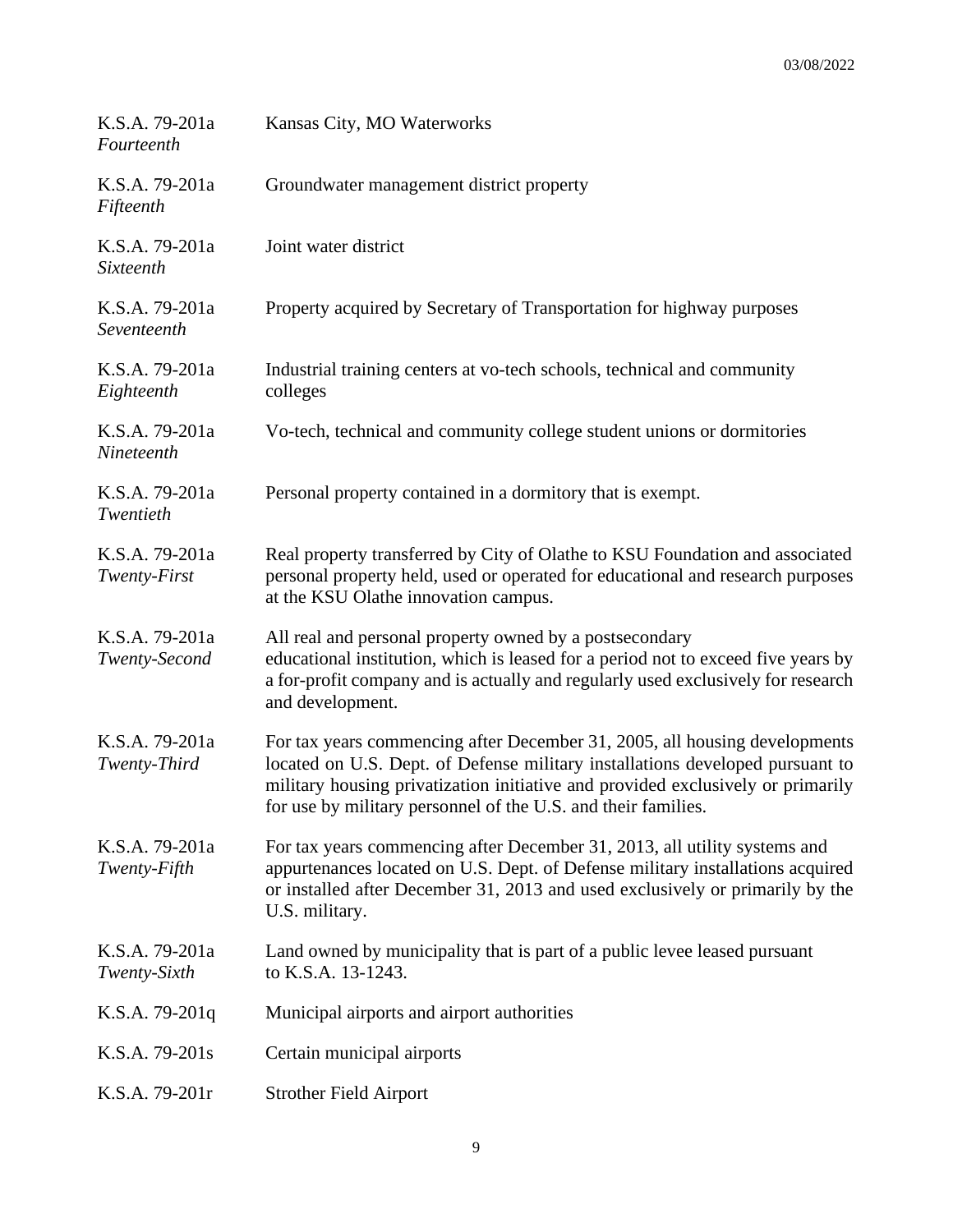- K.S.A. 79-205 Waterworks plants at Kansas City
- K.S.A. 79-222 Municipality owned buildings on property of a state educational institution under the supervision of the state board of regents and associated personal property.
- K.S.A. 12-1771b(c) Auto race track facility
- K.S.A. 12-3418 Property of Port Authorities
- K.S.A. 12-5909 Property of City Land Banks
- K.S.A. 19-26,111 Property of County Land Banks
- K.S.A. 27-319(b) Salina and Pratt Airports
- K.S.A. 12-5509 Property used for performance of a public service defined to be the collection, transportation, processing, recycling or disposal of solid wastes or acquisition, treatment or distribution of water.
- K.S.A. 74-99d11 Transmission facilities owned by the Kansas Electric Transmission Authority if such facilities would be exempt if owned by a private entity.
- K.S.A. 79-235 Any building and personal property therein constructed on property of KU or a related endowment association, owned or operated, by a Kansas not-for-profit entity, for the purpose of strategic technology acquisition and commercialization incubator.
- K.S.A. 76-3313 Property of the University of Kansas Hospital Authority acquired and used for its public purposes.
- K.S.A. 75-37,123(e) Topeka state hospital property as long as owned by the state of Kansas and used by the state or any of its agencies, is vacant, leased by an exempt entity or used for exempt purpose.
- K.S.A. 75-3686 Some real estate titled in name of state of Kansas and leased for exempt purposes. (Portion of the real estate may be taxable)
- K.S.A. 79-264 Property owned by redevelopment authority established pursuant to K.S.A. 19-4901 *et seq*., (redevelopment authority created by board of county commissioners for property in former federal enclaves in Johnson and Labette Counties), leased to a business for certain purposes. Exemption for not more than 10 yrs.

#### **Nonprofit: Religious, Education and Charitable; Humanitarian Purposes**

K.S.A. 79-201 Property used for public worship or school district purposes. *First*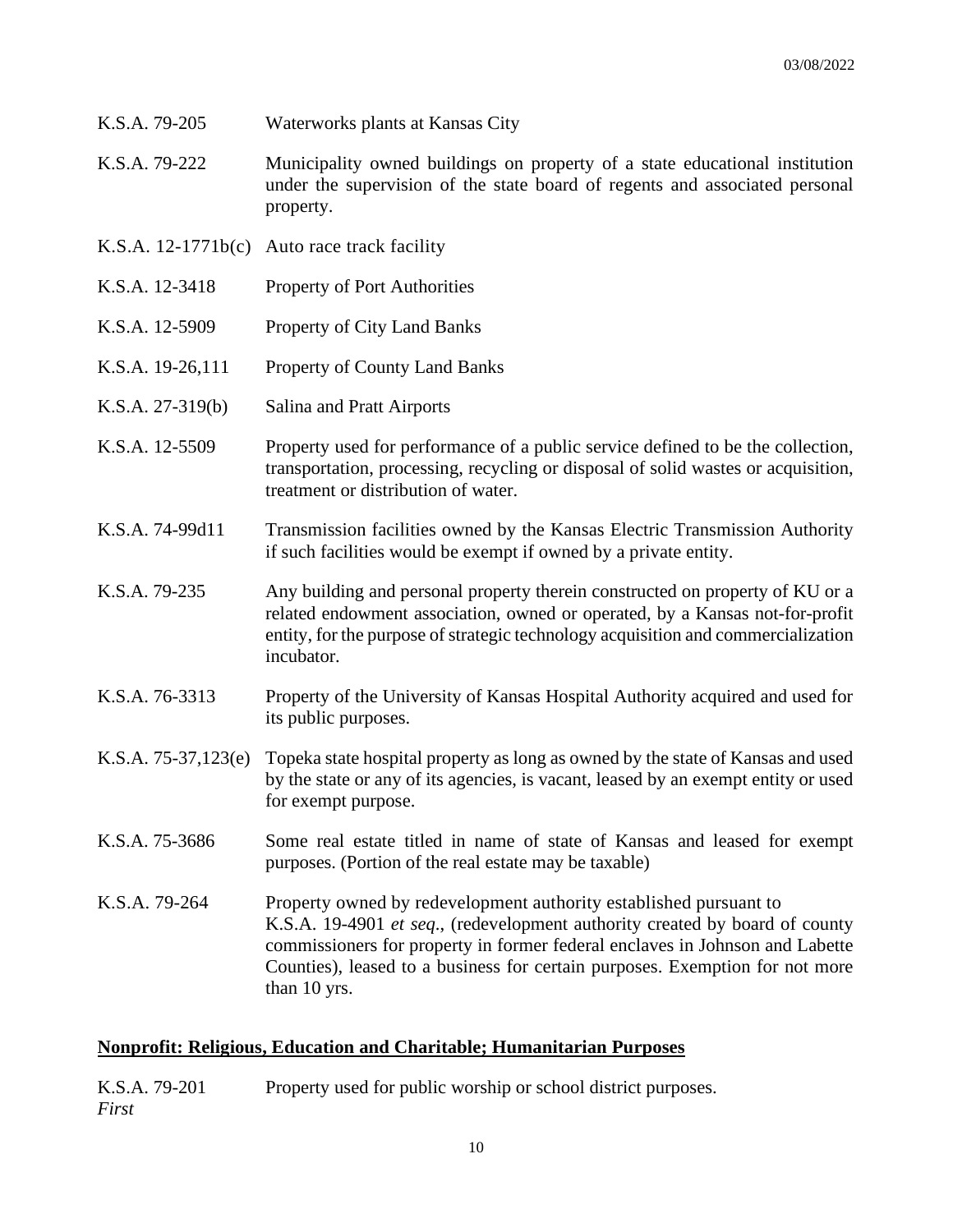| K.S.A. 79-201<br>Second        | Property used for literary, educational, scientific, religious, benevolent or<br>charitable purposes, including leased vehicles if leased for a period of at least<br>one year. |
|--------------------------------|---------------------------------------------------------------------------------------------------------------------------------------------------------------------------------|
| K.S.A. 79-201<br>Third, Fourth | Moneys and credits belonging exclusively to universities, colleges, schools.<br>Reserve or emergency funds of fraternal benefit societies.                                      |
| K.S.A. 79-201<br>Fifth, Sixth  | Property of a public or nonprofit Kansas college or university                                                                                                                  |
| K.S.A. 79-201<br>Seventh       | Parsonages                                                                                                                                                                      |
| K.S.A. 79-201<br>Eighth        | Property of $501(c)(19)$ Veterans Organization                                                                                                                                  |
| K.S.A. 79-201<br>Ninth         | Property used by a $501(c)(3)$ non-profit entity for humanitarian services                                                                                                      |
| K.S.A. 79-201<br>Tenth         | Convents, monasteries, etc.                                                                                                                                                     |
| K.S.A. 79-201u                 | Motor vehicles donated for charitable auctions.                                                                                                                                 |

# **Nonprofit Fees Charged for Services**

| K.S.A. 79-201b<br>First        | Property of a nonprofit hospital as defined in K.S.A. 75-425 used or hospital<br>purposes; or a nonprofit psychiatric hospital as defined by K.S.A. 59-2902 and<br>used for such purposes.                                                                                                                                                                                                                                                                                                                                                                       |
|--------------------------------|------------------------------------------------------------------------------------------------------------------------------------------------------------------------------------------------------------------------------------------------------------------------------------------------------------------------------------------------------------------------------------------------------------------------------------------------------------------------------------------------------------------------------------------------------------------|
| K.S.A. 79-201b<br>Second       | Property of nonprofit adult care homes as defined by K.S.A. 39-923 used for<br>adult care home purposes, charges for services at below cost or at lowest<br>feasible cost (Revenue Ruling 72-124).                                                                                                                                                                                                                                                                                                                                                               |
| K.S.A. 79-201b<br><b>Third</b> | Property of nonprofit children's home as defined by K.S.A. 75-3329 used for<br>such purposes, charges at below cost or lowest feasible cost.                                                                                                                                                                                                                                                                                                                                                                                                                     |
| K.S.A. 79-201b<br>Fourth       | Property used exclusively for housing for elderly and handicapped persona<br>having limited or lower income or used exclusively for cooperative housing for<br>persons with limited or low income, assistance/financing under 42 USCA 1437,<br>owned by nonprofit organization. [Amended in 2008 adding subsection (b) to<br>provide exemption for all real and personal property actually and regularly used<br>exclusively for the temporary housing of 24 months or less of limited or low<br>income, single-parent families in need of financial assistance. |
| K.S.A. 79-201b                 | Property used for housing elderly persons operated by a nonprofit                                                                                                                                                                                                                                                                                                                                                                                                                                                                                                |